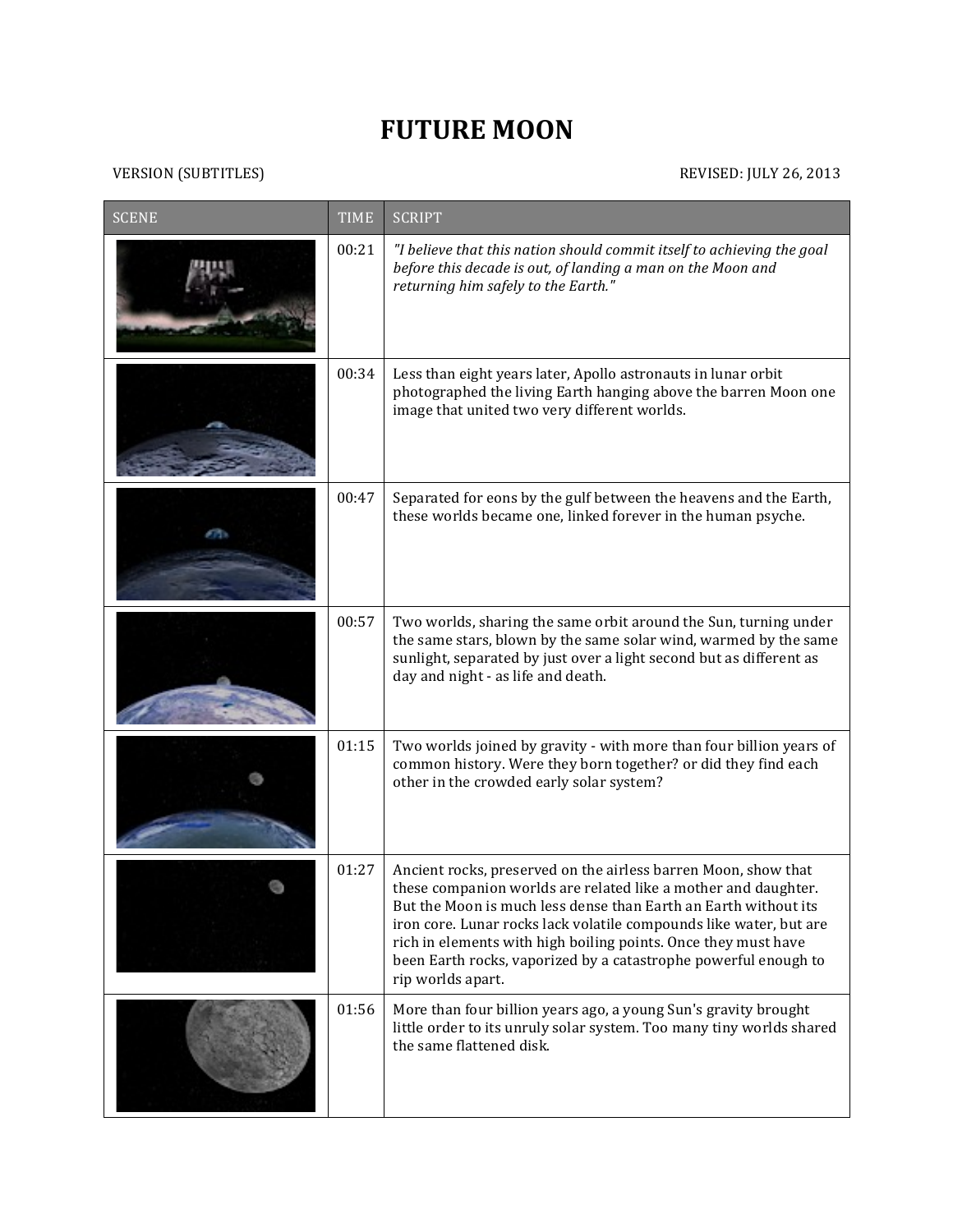| 02:09 | A young Earth, without its companion Moon, grew by collecting<br>debris strewn along its orbit. Meanwhile another world also was<br>forming, in an orbit crossing Earth's. A collision was inevitable. It<br>was just a matter of time and the universe always has had plenty<br>of time.                                                                                                                            |
|-------|----------------------------------------------------------------------------------------------------------------------------------------------------------------------------------------------------------------------------------------------------------------------------------------------------------------------------------------------------------------------------------------------------------------------|
| 03:06 | With each orbit, the early Moon raised tides that flooded and then<br>drained Earth's coastlines and stirred the depths of its oceans<br>supplying energy and motion to mix the primordial stew from<br>which the building blocks of life would emerge. Gradually life,<br>carried on the tides, climbed from the sea onto the land and in<br>time learned to walk, to dream, and to reach for the Moon<br>overhead. |
| 03:36 | Nine million pounds of thrust overcame gravity's bonds as the<br>mighty Saturn V propelled fifty tons of metal and human spirit<br>toward the Moon.                                                                                                                                                                                                                                                                  |
| 03:51 | "OK, Dave, its looking good here, roll is complete, we are pitching."<br>"Houston, Tranquility Base here the Eagle has landed."<br>"That's one small step for man, one giant leap for mankind."<br>"Here men from the planet Earth first set foot upon the Moon, July<br>1969, AD. We came in peace for all mankind."                                                                                                |
| 04:39 | At six landing sites, humans, encased and enshrouded in space<br>suits, stepped eagerly and awkwardly away from the lunar lander<br>and planted a flag on the lifeless surface of the airless Moon<br>claiming for all mankind Earth's last continent and largest space<br>station.                                                                                                                                  |
| 04:58 | "That's very good Gene, let me get this in stereo. Houston, that's<br>beautiful, this has got to be one of the most proud moments of my life,<br>I guarantee."                                                                                                                                                                                                                                                       |
| 05:10 | Imagine being the first geologists on a huge unexplored world full<br>of rocks, dust and unsolved mysteries. The lunar soil is rocky<br>debris crushed by meteorite impacts into a substance as fine as<br>talcum powder that clings to everything it touches turning space<br>suits a dingy gray. Back in the air of their lander, astronauts noticed<br>that the Moon dust on their suits smelled like gunpowder.  |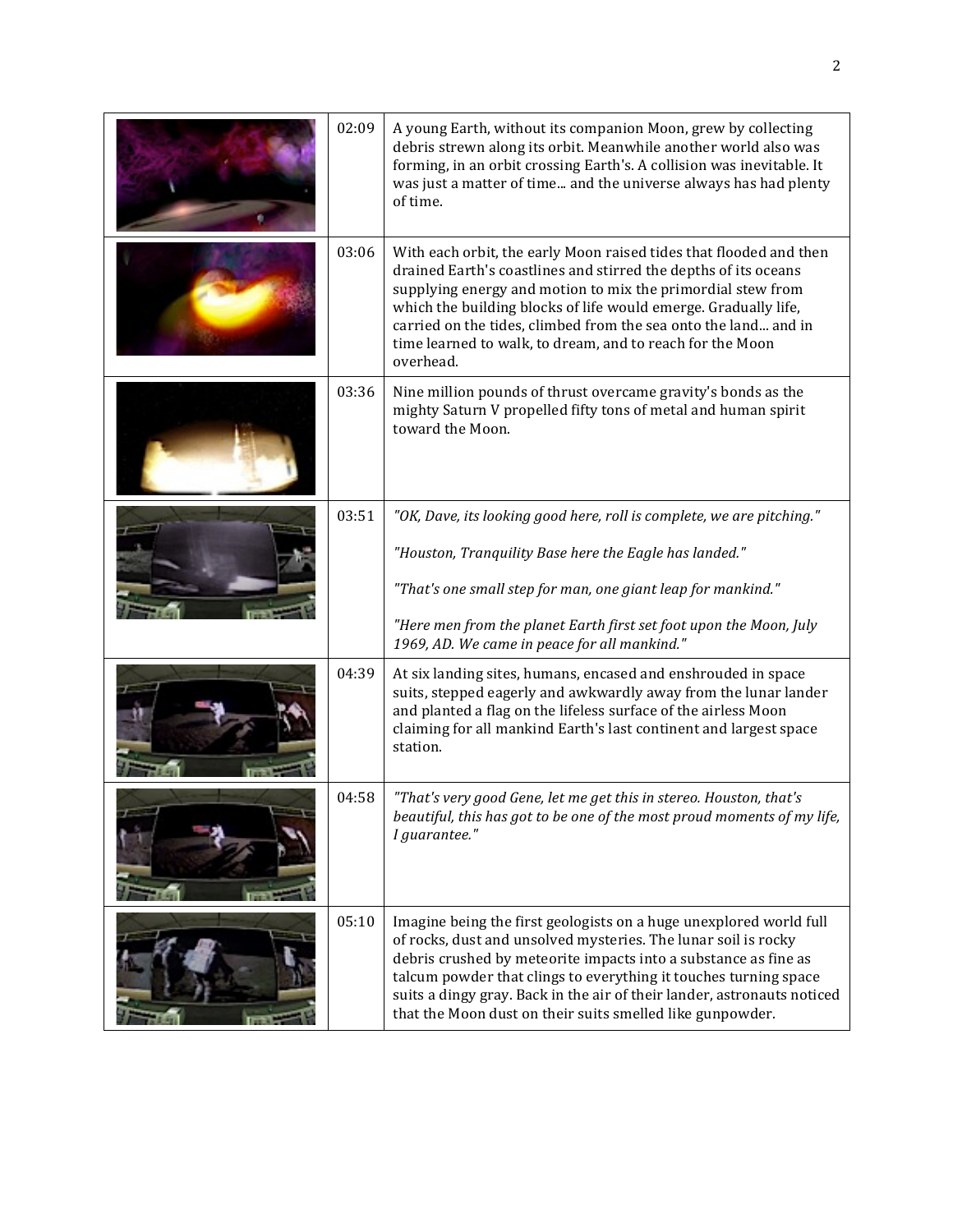| 05:39 | Simple experiments show the effects of lower gravity and no<br>atmosphere. Watch as Dave Scott drops a falcon feather and a<br>hammer. Compare their speeds on the airless Moon.                                                                                                                                                                                                                                                                                                                                                                                                                                                                         |
|-------|----------------------------------------------------------------------------------------------------------------------------------------------------------------------------------------------------------------------------------------------------------------------------------------------------------------------------------------------------------------------------------------------------------------------------------------------------------------------------------------------------------------------------------------------------------------------------------------------------------------------------------------------------------|
| 05:53 | "Well with my left hand I have a feather, in my right hand a hammer.<br>I guess one of the reasons we got here today was because of a<br>gentleman named Galileo, a long time ago who made a rather<br>significant discovery about falling objects in gravity fields. And we<br>thought where would be a better place to confirm his findings than<br>on the Moon, and so we thought we'd try it here for you. The feather<br>happens to be appropriately a falcon feather for our Falcon. and I'll<br>drop the two of them here and hopefully they'll hit the ground at the<br>same time. How about that? This proves that Mr. Galileo was<br>correct." |
| 06:40 | "This is really a rock and roll ride, isn't it? I've never been on a ride<br>like this before. Boy oh boy. I'm glad they've got this great suspension<br>system on this thing. Yahoo! golly, this is so great you can't believe<br>$it.$ "                                                                                                                                                                                                                                                                                                                                                                                                               |
| 07:01 | To go farther and see more, NASA invented a battery powered<br>rover with wire mesh wheels capable of exploring the Moon and<br>perhaps becoming a prototype for tomorrow's lunar dune buggies.                                                                                                                                                                                                                                                                                                                                                                                                                                                          |
| 07:14 | The rover rode piggyback to the Moon, outside the lunar module,<br>attached to it like a mattress tied on the top of a car. Once lowered,<br>it unfolded like a backpacker's tent. It could zip along at a top speed<br>near ten miles per hour with small fenders deflecting rooster tails<br>of dust. In the Moon's low gravity, a bump sent astronauts and<br>rover off the ground on a very bouncy wild ride.                                                                                                                                                                                                                                        |
| 07:47 | Imagine being the first humans on this barren worldthe first to<br>see a place, kick a rock, stir up dust or leave footprints and rover<br>tracks in its timeless soil. All expressions are inadequate, the<br>experience of a lifetime wrapped in a few precious hours, in a place<br>to which you can never return.                                                                                                                                                                                                                                                                                                                                    |
| 08:10 | "like uh, powdered charcoal to the sole and insides of my boot.<br>Outstanding! OK, getting the other deck out. I was strolling on the<br>Moon one day, in the merry, merry month of December," "no May,"<br>" $May."$                                                                                                                                                                                                                                                                                                                                                                                                                                   |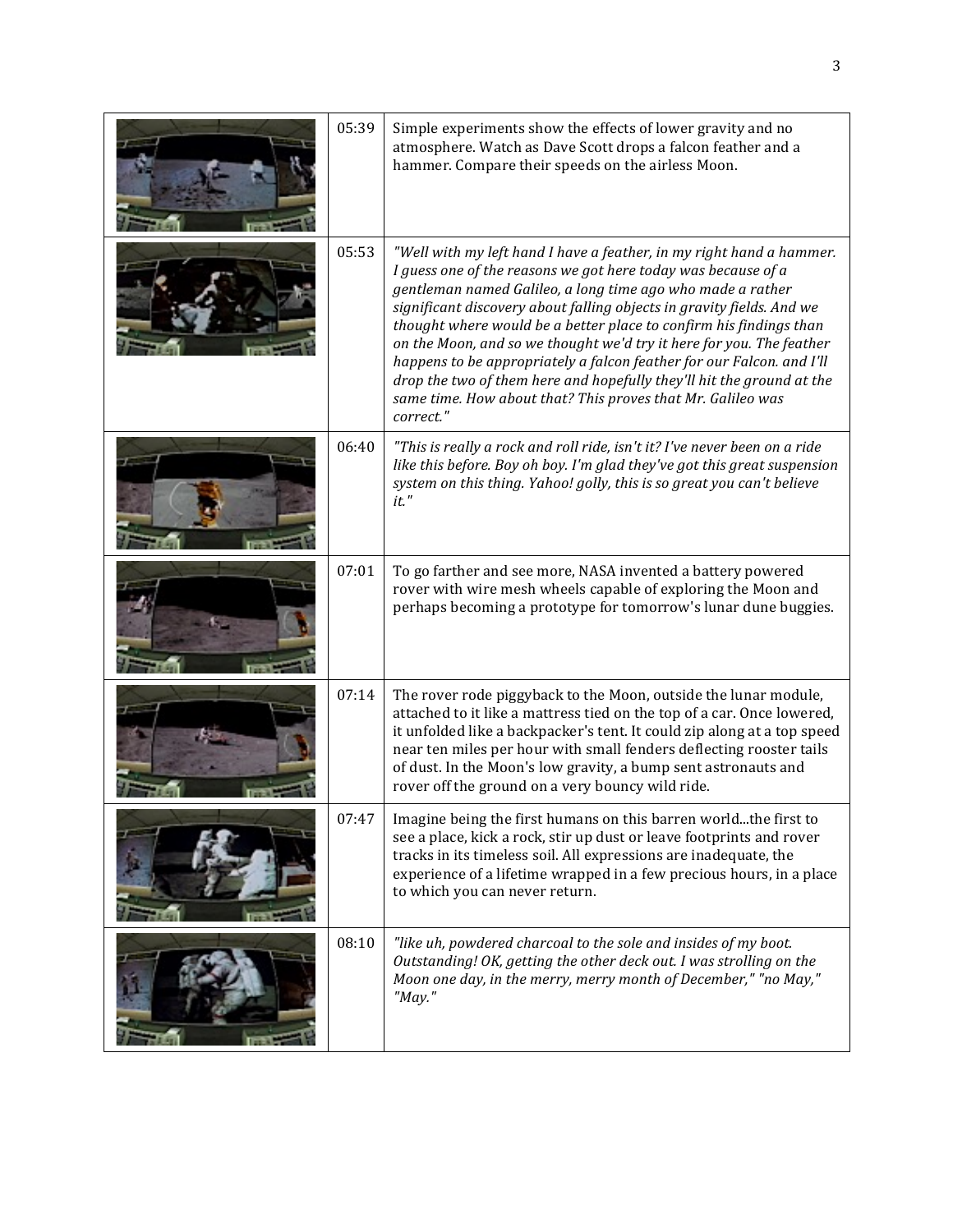| 08:36 | "When then much to my surprise, a pair of funny eyes, te dum, te<br>dum, te dum"<br>"Boy is this a neat way to travel. Isn't it great?"<br>"tum te dum dum dum tum te dum dum dum tum te dum dum dum."<br>"I like to skip along."<br>"Not me boy."<br>"Gene, I'm going to take that SEB number two and my camera and<br>I'm heading home."<br>"OK, Boy is this fun."                                                                                                                                                                    |
|-------|-----------------------------------------------------------------------------------------------------------------------------------------------------------------------------------------------------------------------------------------------------------------------------------------------------------------------------------------------------------------------------------------------------------------------------------------------------------------------------------------------------------------------------------------|
| 09:07 | "This valley of history has seen mankind complete its first<br>evolutionary steps into the universe, leaving the planet Earth and<br>going forward into the universe I think no more significant<br>contribution has Apollo made to history. It's not often that you can<br>foretell history, but I think we can in this case."                                                                                                                                                                                                         |
| 09:39 | Gene Cernan, the last man to walk on the Moon, remembers<br>"I slowly pivoted, trying to see everything, and was overwhelmed by<br>the silent, majestic solitude. Not so much as a squirrel track to<br>indicate any sort of life, not a green blade of grass to color the bland,<br>stark beauty, not a cloud overhead, nor the slightest hint of a brook<br>or stream. But I felt comfortable, as if I belonged here. From where I<br>stood on the floor of that beautiful mountain-ringed valley the Moon<br>seemed frozen in time." |
| 10:15 | It's been more than 30 years since Gene Cernan left the Moon.<br>Perhaps the space stations of today will ultimately lead to a return<br>to Earth's largest space station, the Moon.                                                                                                                                                                                                                                                                                                                                                    |
| 10:27 | And a future mission control center will document human and<br>robotic exploration of the Moon and its many resources.                                                                                                                                                                                                                                                                                                                                                                                                                  |
| 10:35 | The Moon's most precious resource may be water. Since its birth,<br>rocky asteroids and icy comets have crashed into the Moon and<br>pockmarked its face. Each comet impact also delivered water ice to<br>this dry world. At the poles, colonies in perpetual twilight can mine<br>the Moon for this trapped ice.                                                                                                                                                                                                                      |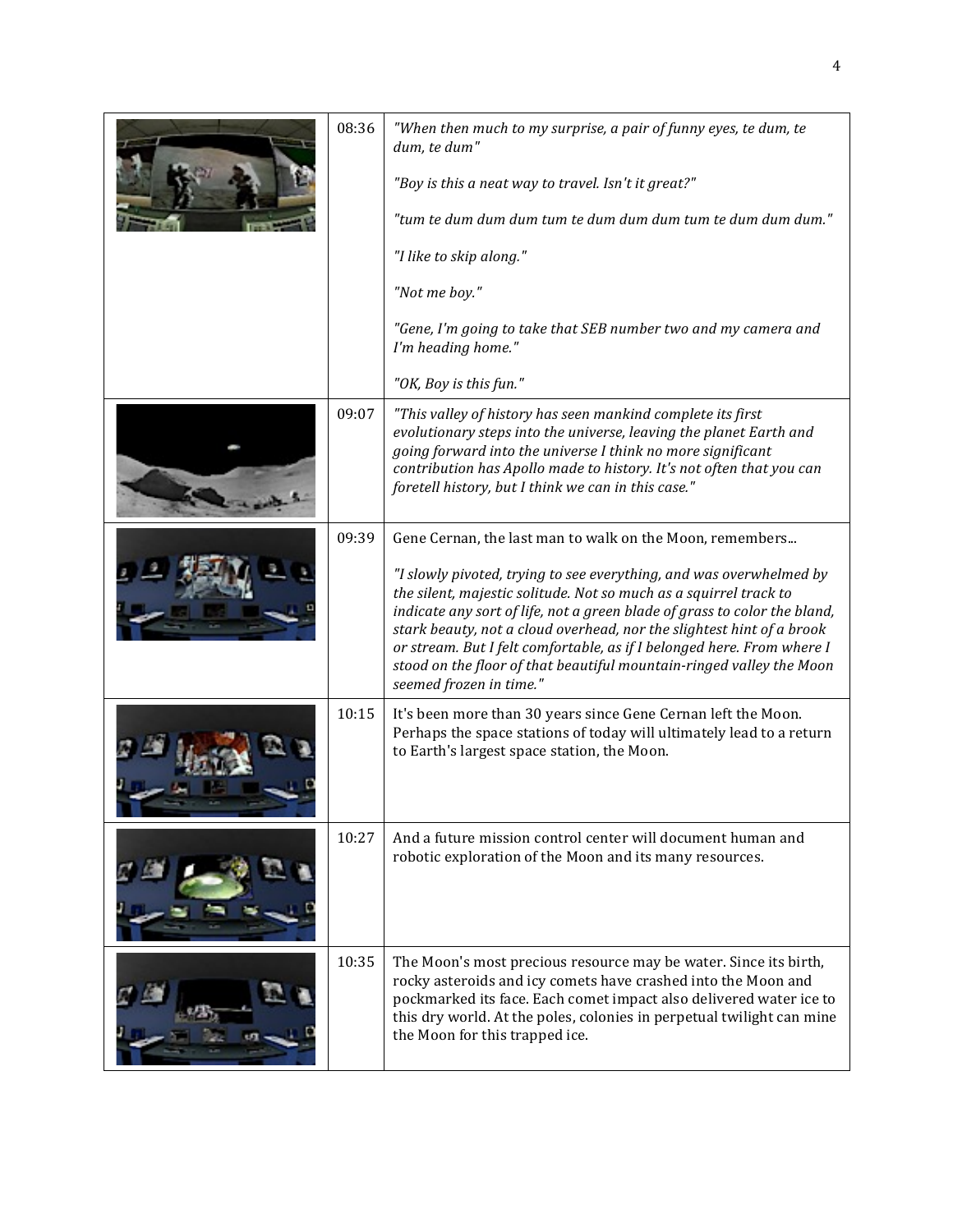| 10:58 | The Moon has raw materials. Oxygen makes up 44% of the Moon's<br>weight. Astronauts will mine surface rocks for oxygen to breathe<br>and to use as rocket fuel. They can turn the Moon's silicon into<br>solar cells and computer chips and cast its soil into beams, rods,<br>plates, tubes and glass fibers. |
|-------|----------------------------------------------------------------------------------------------------------------------------------------------------------------------------------------------------------------------------------------------------------------------------------------------------------------|
| 11:22 | The Moon has solar energy with no atmosphere to block sunlight<br>during the long lunar day. Robots can manufacture solar cells from<br>lunar soil. Then solar power stations, made of lunar materials, will<br>collect sunlight and beam the energy to Earth as microwaves.                                   |
| 11:43 | The Moon is rich in an energy fuel called Helium 3, produced in the<br>Sun's core. For billions of years, this stardust has fallen on the<br>Moon while Earth's atmosphere blocks it from settling on Earth.<br>The Moon's Helium 3 can fuel tomorrow's nuclear fusion reactors<br>on Earth.                   |
| 12:04 | The Moon's far side is quiet and undisturbed by radio noise blaring<br>from Earth. In these silent, wide-open spaces, rows of radio dishes<br>made from lunar materials, capture images of distant galaxies, and<br>listen for signals from distant alien worlds.                                              |
| 12:25 | The Moon protects the genome of life. The greatest threat to life on<br>Earth is probably the impact of an asteroid or comet. Such a direct<br>hit destroyed more than half of the species on Earth 65 million<br>years ago. An Earth impact will not damage ecosystems on the<br>Moon.                        |
| 12:46 | The Moon can support an enclosed terrestrial biospheres complete<br>with plants and animals - for oxygen, food, and companionship.<br>Here a 120 pound human weighs only 20 pounds and can jump six<br>times higher than on Earth. In a pressurized dome, humans<br>wearing wings can actually fly.            |
| 13:10 | The lunar Olympic games will break all terrestrial records<br>featuring pole vaults more than 120 feet, long jumps more than<br>180 feet, weightlifting of over an Earth-ton, and graceful gymnasts<br>leaping six times higher than they can on Earth.                                                        |
| 13:29 | Life on the Moon may become so pleasant that visitors dread<br>returning to the oppressive gravity pull of Earth - a force that<br>increases their Moon weight six-fold.                                                                                                                                       |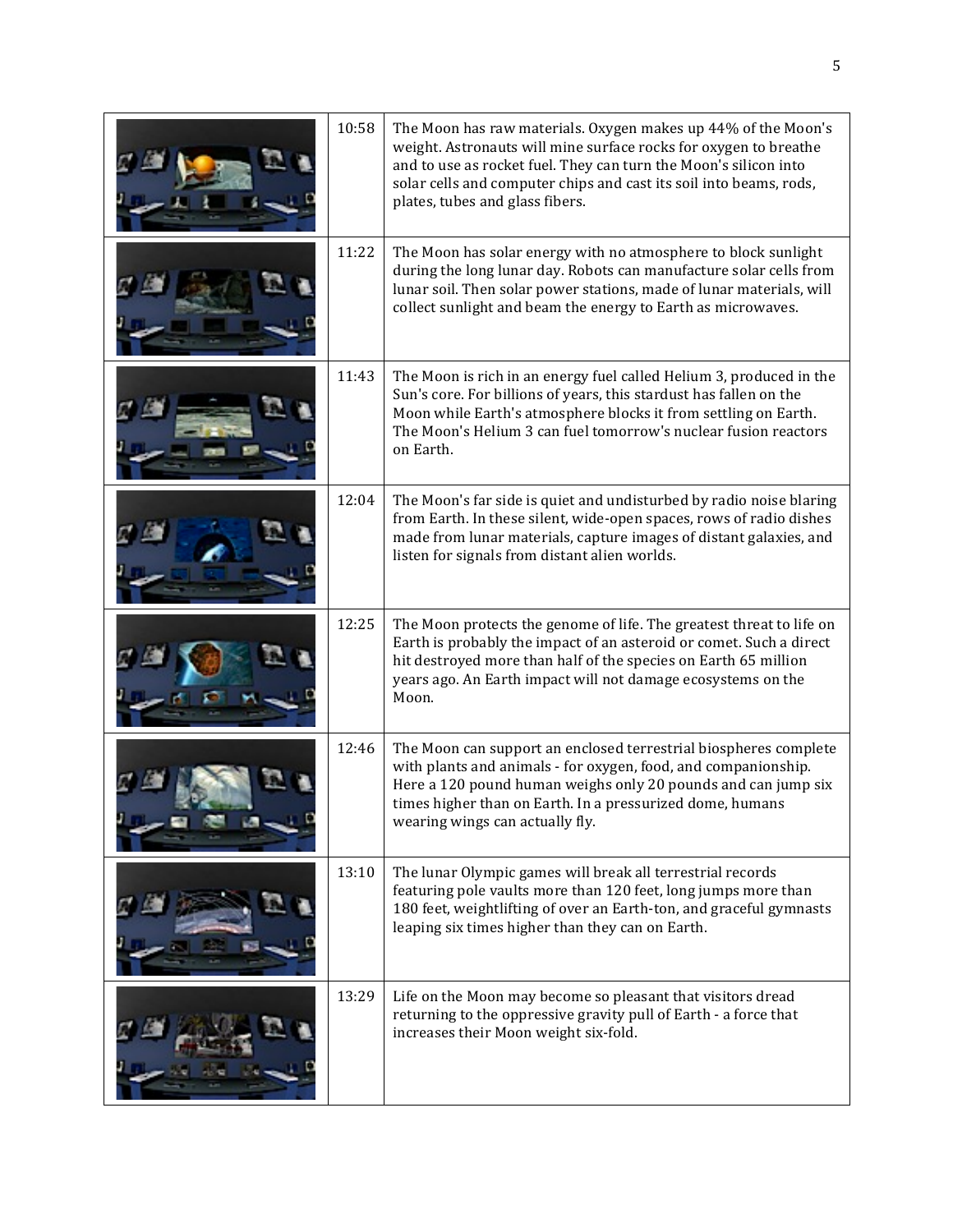|                | 13:41 | A return to the Moon is possible after a journey of only 24 hours<br>from low Earth orbit. Pretend the future is now and the Moon is<br>waiting. |
|----------------|-------|--------------------------------------------------------------------------------------------------------------------------------------------------|
|                | 19:45 | Welcome to the Future Moon: sustainable, self-sufficient, and<br>profitable:                                                                     |
| Apollo 17 M    | 19:53 | - a producer of solar power and fusion fuel                                                                                                      |
|                | 19:58 | - a platform for the most powerful deep space telescopes                                                                                         |
|                | 20:03 | - a source of raw materials to build, launch, and fuel tomorrow's<br>space ships                                                                 |
|                | 20:09 | - a home for the first humans to call another world home<br>and the living companion of mother Earth.                                            |
| <b>CREDITS</b> |       | <b>ENDING CREDITS</b>                                                                                                                            |
| Copyright      | 20:20 | 2006, Rice University                                                                                                                            |
| Narration      |       | <b>Walter Cronkite</b><br>Captain Gene Cernan                                                                                                    |
| Score          |       | Shai Fishman                                                                                                                                     |
| Script         |       | <b>Carolyn Sumners</b>                                                                                                                           |
| Animation      |       | Tony Butterfield<br><b>Adam Barnes</b><br>Sybil Media<br>SAIC - Pat Rawlings                                                                     |